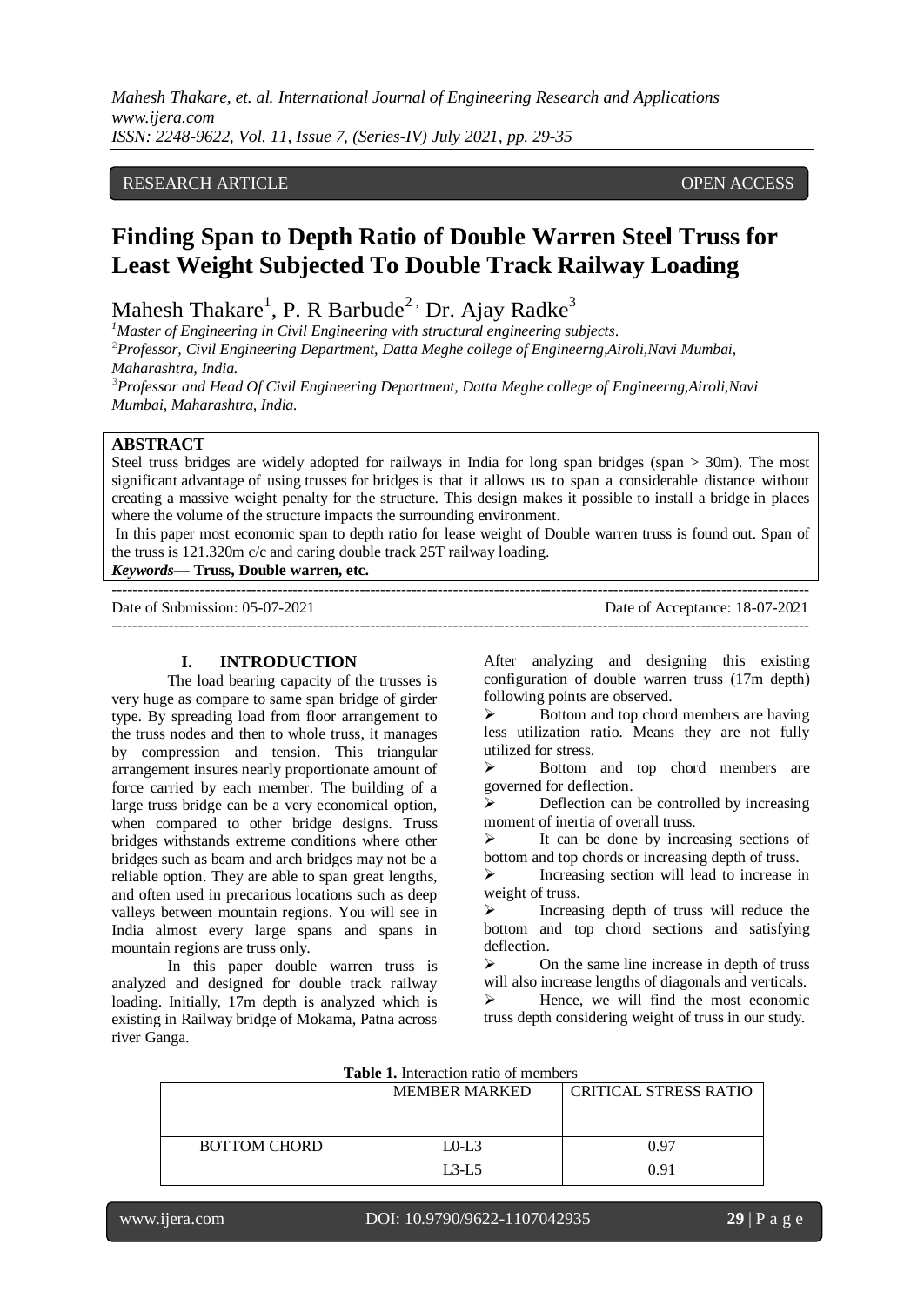*Mahesh Thakare, et. al. International Journal of Engineering Research and Applications www.ijera.com*

|                   | $L5-L7$          | 0.92 |
|-------------------|------------------|------|
|                   | $L7-L9$          | 0.83 |
| <b>TOP CHORD</b>  | $U1-U3$          | 0.75 |
|                   | $U3-U5$          | 0.71 |
|                   | U5-U7            | 0.78 |
|                   | U7-U9            | 0.81 |
| <b>DIAGONALS</b>  | $M0-L1$          | 0.87 |
|                   | $U1-L3$          | 0.86 |
|                   | $L1-U3$          | 0.74 |
|                   | $U3-L5$          | 0.90 |
|                   | $L3-U5$          | 0.80 |
|                   | $U5-L7$          | 0.90 |
|                   | $L5-U7$          | 0.81 |
|                   | $U7-L9$          | 0.84 |
|                   | L7-U9            | 0.78 |
| <b>END PORTAL</b> | $M0-U1$          | 0.86 |
|                   | $M0-L0$          | 0.97 |
| <b>VERTICALS</b>  | <b>VERTICALS</b> | 0.96 |

*ISSN: 2248-9622, Vol. 11, Issue 7, (Series-IV) July 2021, pp. 29-35*

Following diagram represents the double warren configuration of 17m depth. The truss has 18 numbers of panels with each panel length of 6.740m.

depth of the truss is varied. rest of the parameters i.e., number of panels, panel length is kept constant. For each depth of truss each and every section is modified according to the forces generated.

For optimization of weigh of the truss only



#### **II. METHODOLOGY:**

- 1. Analysis will be done on STAAD-pro by modeling 3-D truss.
- 2. 3-D truss is not released for any moments because of the connection detailing. But top and bottom bracing system are released for moments and assumed to carry only axial forces.
- 3. Loading is applied on truss as per RDSO bridge rules.
- 4. Force and moment resultants are extracted from STAAD-pro and put in excel design files.
- 5. Design excel files are as per code RDSO steel bridge code.
- 6. Then design section is updated and new section is put into STAAD model and again analysis run is taken.
- 7. This process is done 2 to 3 times till we get final section.
- 8. Using final sections truss weight is calculated.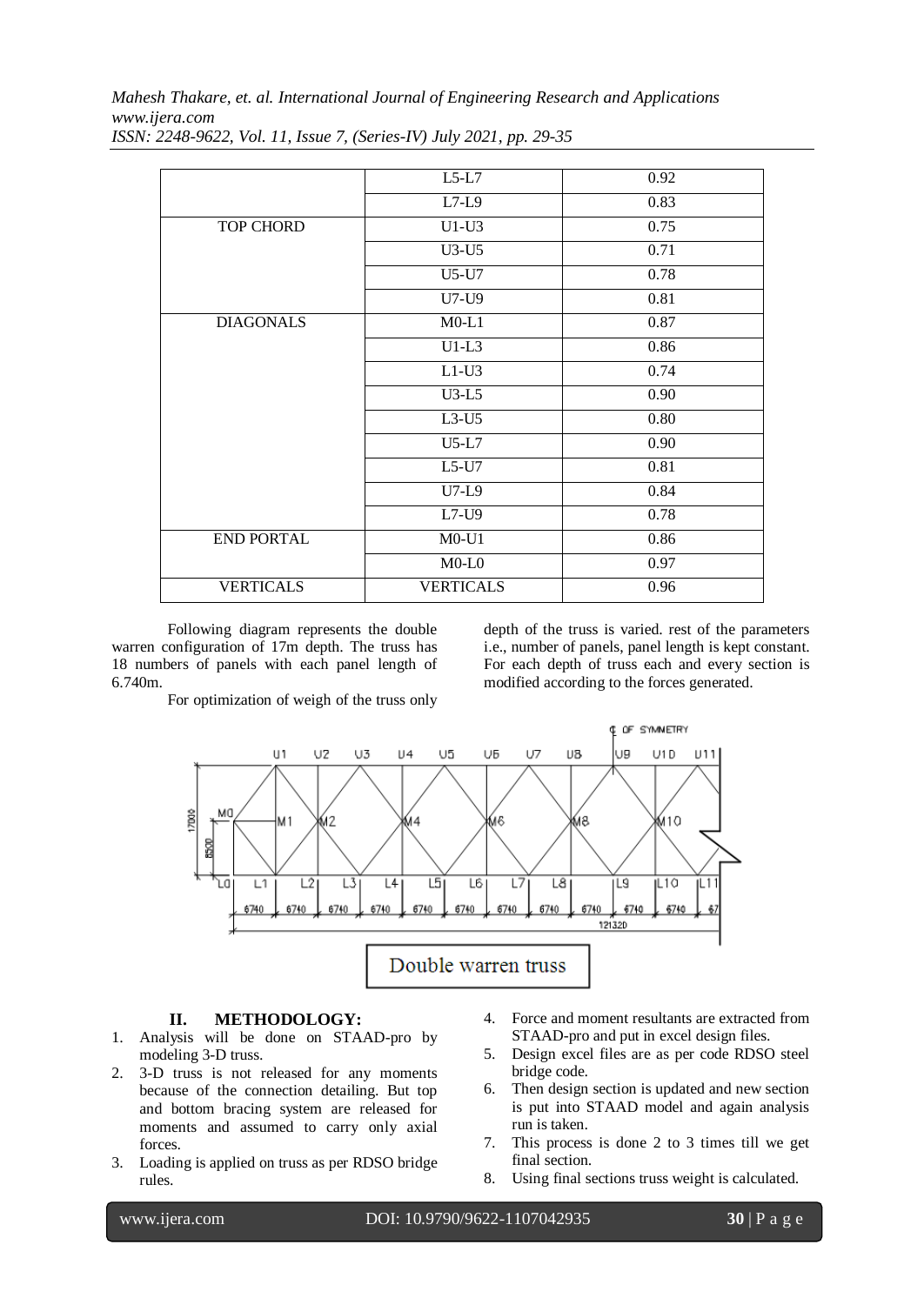| <b>radic 2.</b> Common Ocomou y $\alpha$ Design input |                    |  |
|-------------------------------------------------------|--------------------|--|
| Span(m)                                               | 121.32m            |  |
| Truss Height (m)                                      | 17 <sub>m</sub>    |  |
| No. of Bays (nos.)                                    | 18                 |  |
| Bay length                                            | 6.740m             |  |
| Truss Spacing (m)                                     | 11.1 m             |  |
| <b>Basic Wind Speed</b>                               | 47 m/sec (PATNA)   |  |
| Life of structure                                     | 100 years          |  |
| <b>Allowable Deflection</b>                           | span/600           |  |
| Seismic zone                                          | IV                 |  |
| Gauge                                                 | Broad gauge        |  |
| <b>Loading Standards</b>                              | 25T-2008           |  |
| No. of tracks                                         | 2                  |  |
| Design codes                                          | RDSO railway codes |  |

**Table 2.** Common Geometry & Design Input



#### **Result Interpretation:**

All trusses analyzed and designed as per RDSO steel bridge code. Considering weight of different components following results can be interpreted.

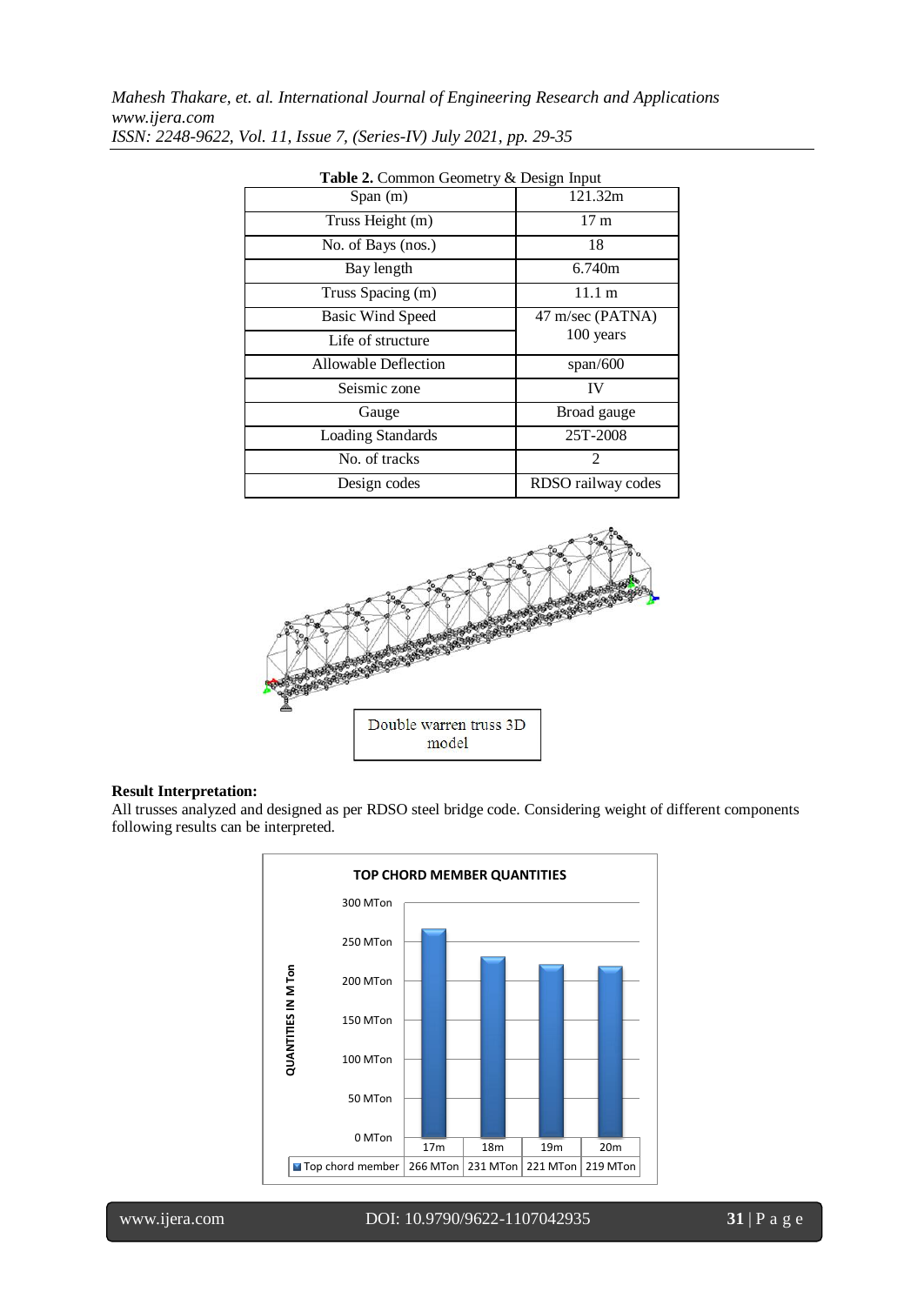

It is observed that by increasing depth of the truss axial forces in top and bottom chords are reducing. Hence with reduced sections, weight of the top and bottom chords are also reducing.



In case of diagonals, forces are not reducing much. Also, length of diagonals increased with depth of truss. Ultimately weight of the diagonal members are increasing with depth of truss.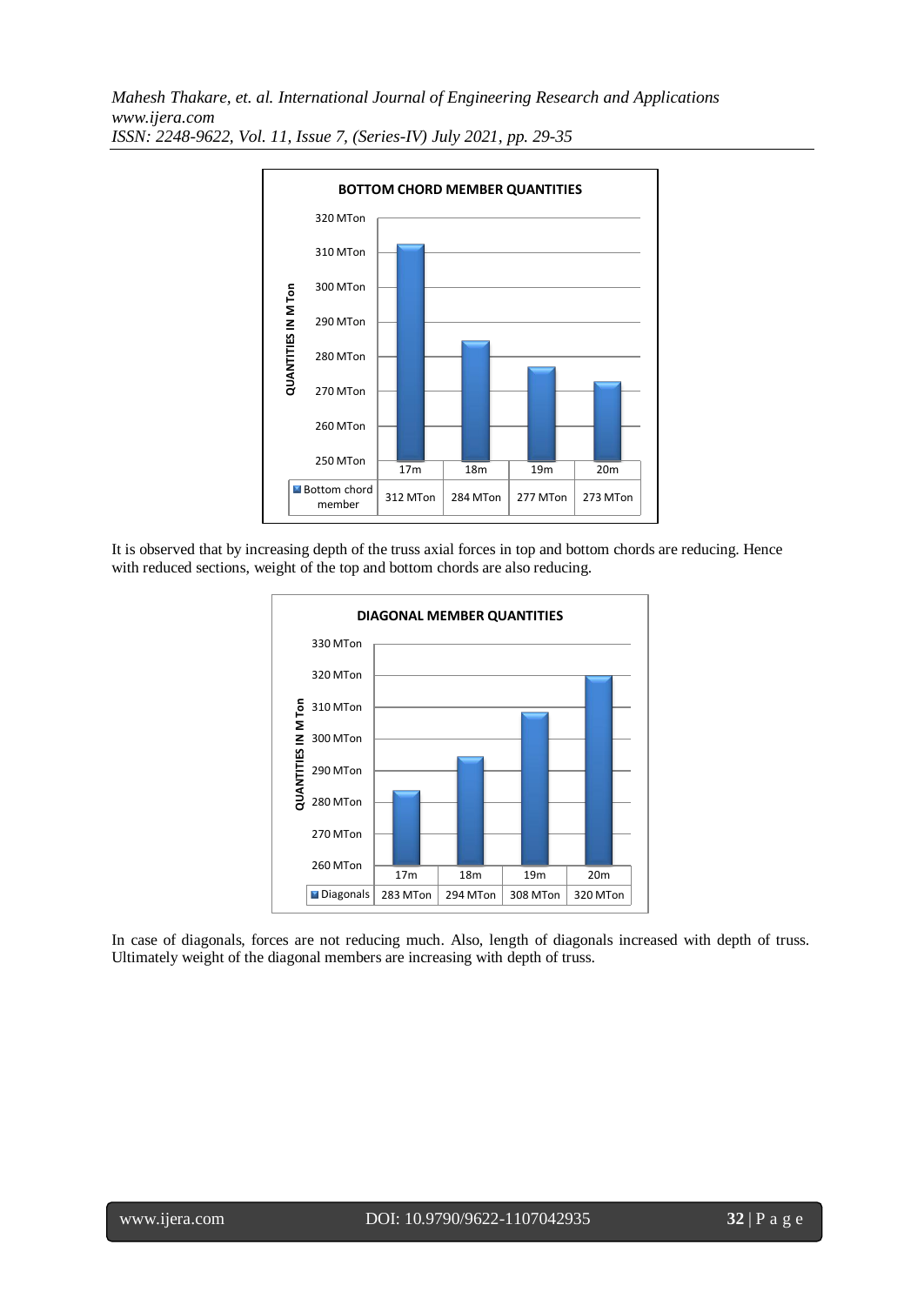

As diagonals, weight of the vertical members are also increasing with depth of truss.



As the panel length are same in both trusses stringer span is same (i.e. 6.740m). Also, transverse spacing of two trusses are same hence cross girder span is same (i.e., 11.1m). Hence, weight of stringer & cross girder remains same.

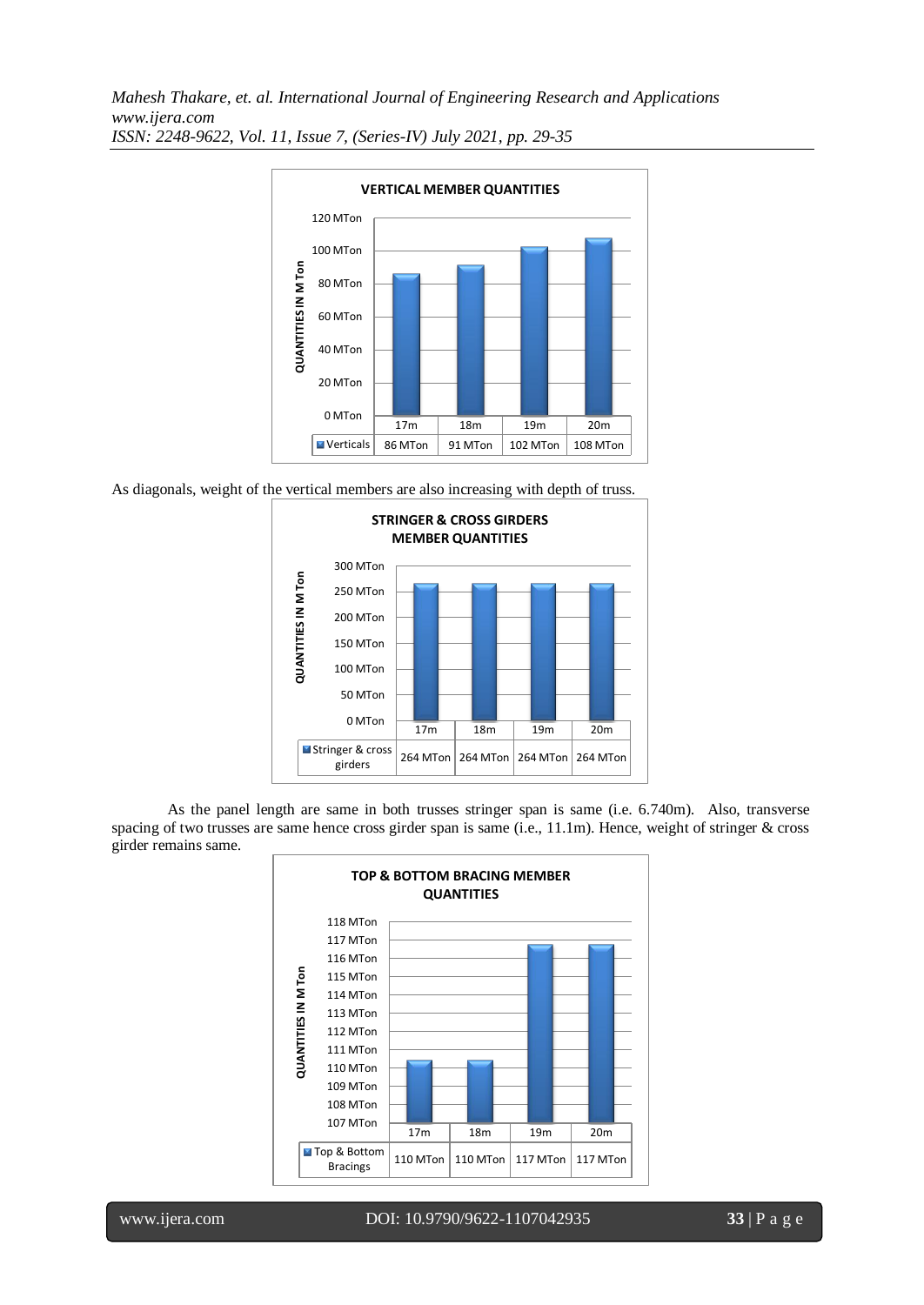Due to portal action of vertical and sway girders axial force and moments are generating for transverse loading. As the depth of truss is increasing, moments in portal action are also increasing. Hence, with increase in truss depth top and bottom bracing weight is increasing.





Above graphs clearly indicate the weights of different components of the Double warren truss for different depth. Comparing 17m to 20m depth, it is found that 18m depth truss shows least weight amongst all.

RDSO recommends span by depth ratio not greater than 10.

In our case span to depth ratio (121.320  $/15 = 6.74$ ) is the most economic to get the least weight of the truss of double warren configuration subjected to double track railway loading.

## **III. CONCLUSION:**

 $\triangleright$  Double warren configuration with 18m depth has least weight for 121.32m span.

 $\triangleright$  For span 121.32m most economic span by depth ratio in terms of weight, 121.32 / 18=6.74.

#### **REFERENCES:**

- [1]. Parametric Studies of Standard 2-D Roof Truss Configuration:(International Journal of Engineering Trends and Technology (IJETT)-Hitesh K. Dhameliya)- 2014
- [2]. Comparative analysis of different truss type railway steel bridge considering railway loadings. (International Journal of Engineering Trends and Technology (IJETT)- Shubhank Gupta\*1, Prof. Sudhir S. Bhadauria2)